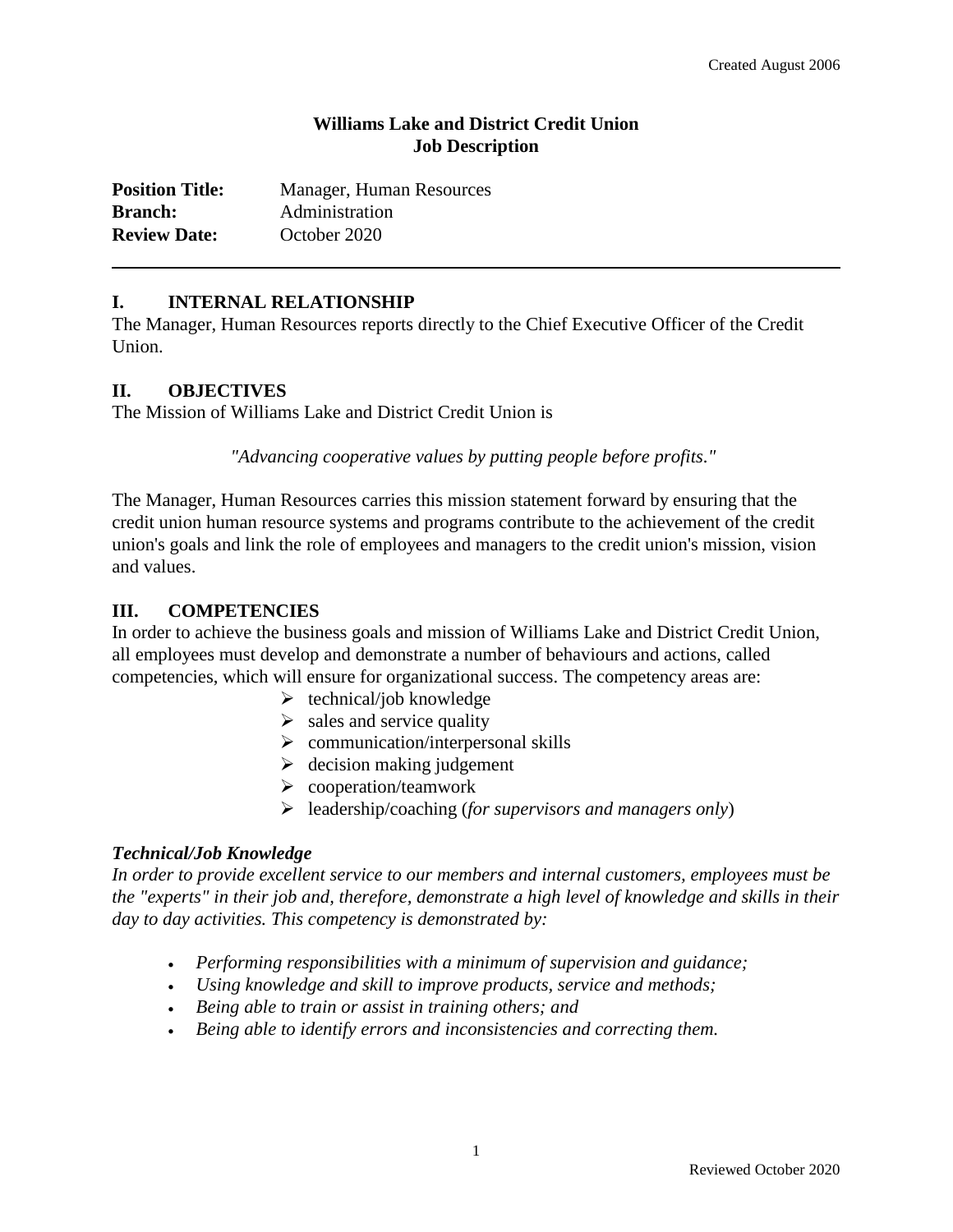### *Sales & Service Quality*

*To enhance Williams Lake and District Credit Union's image as a quality service provider and demonstrate Williams Lake and District Credit Union's commitment to the member while achieving the organization's long-term financial goals, all employees are accountable for demonstrating a high level of sales and service quality. This competency is demonstrated by:*

- *Treating the member or internal customer as the first priority;*
- *Providing efficient, accurate and effective service;*
- *Listening for and responding to current and anticipated needs;*
- *Presenting options and alternatives to meet the needs of the member/customer;*
- *Identifying and acting on business opportunities; and*
- *Reacting quickly when a member/customer satisfaction breakdown occurs and seeking ways to prevent future breakdowns.*

## *Communication/Interpersonal Skills*

*As a service organization, much of our day to day business activity requires interacting and communicating with our members, the general public and employees. In order for us to effectively serve the needs of these different groups, it is imperative that we exchange information with others in a way that is efficient and effective while at the same time promotes our credit union as a friendly and welcoming place to do business. This competency is demonstrated by:*

- *Expressing ideas/information so that they are easily understood;*
- *Listening actively to the information presented by others;*
- *Adapting your communication style, language and tone to different audience needs;*
- *Using a writing style that is clear, concise and grammatically correct; and*
- *Using tact and diplomacy and being sensitive to diverse viewpoints.*

# *Decision Making/Judgement*

*In order for our members to receive efficient and effective service, Williams Lake and District Credit Union recognizes the importance of empowering employees to make decisions in their areas of expertise that will maximize the level of service we provide to our members. This competency is demonstrated by:*

- *Making sound, fair and logical decisions;*
- *Accepting responsibility for own actions/decisions;*
- *Implementing solutions consistent with credit union values, goals and strategic direction;*
- *Displaying confidence in decision making and exercising appropriate authority;*
- *Functioning effectively in situations of less than perfect or incomplete information; and*
- *Exploring the underlying cause of problems and taking steps to prevent future occurrences.*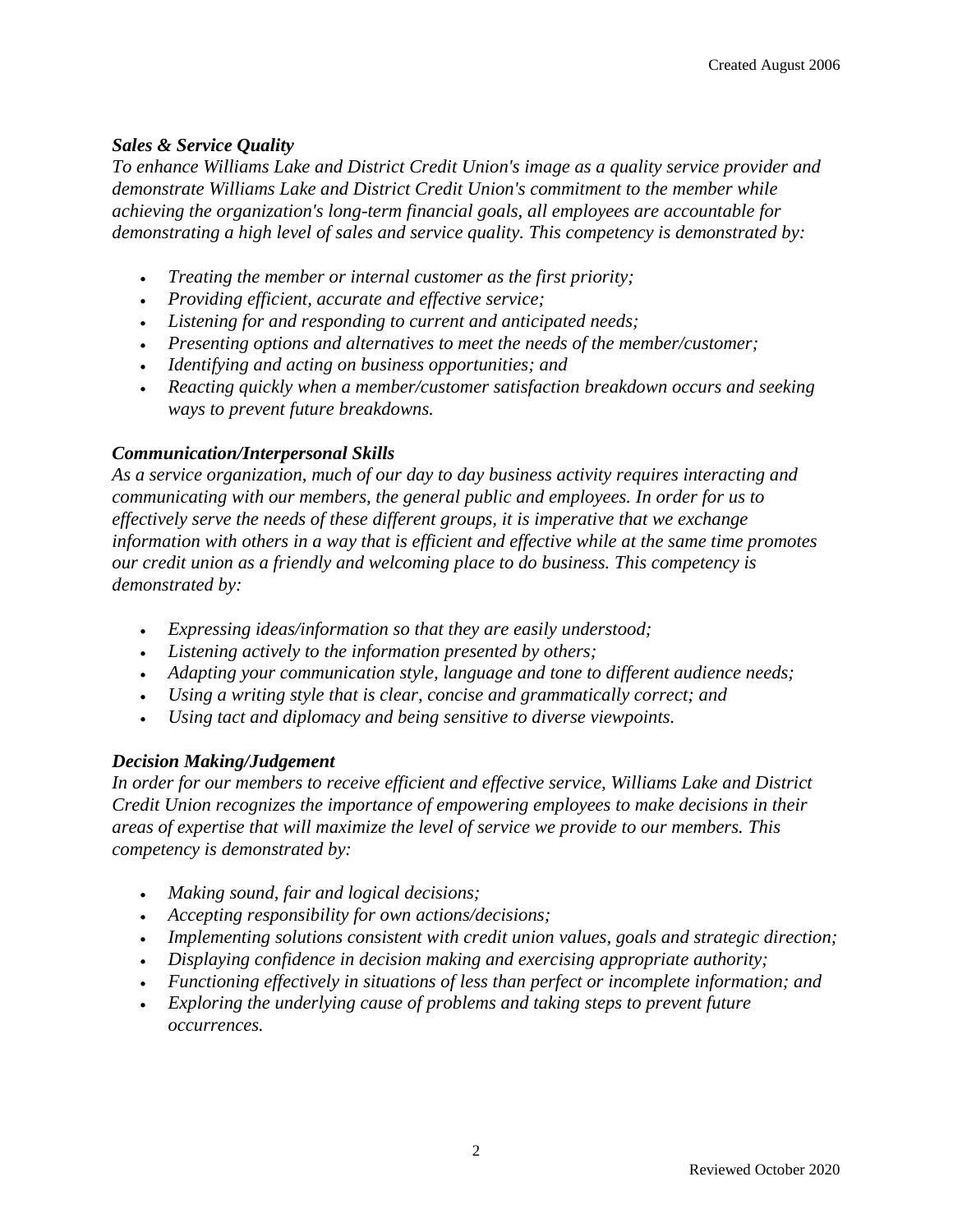## *Cooperation/Teamwork.*

*As a member of the Williams Lake and District Credit Union team, employees work with others to achieve organizational goals and personal success through cooperation and teamwork. This competency is demonstrated by:*

- *Creating and maintaining cooperative and productive relationships with others;*
- *Sharing responsibility for the achievement of team goals;*
- *Acknowledging and celebrating other's successes;*
- *Providing coaching and support to others;*
- *Valuing diverse contributions/points of view;*
- *Contributing ideas and sharing knowledge; and*
- *Recognizing and respecting demands on others.*

### *Leadership/Coaching*

*In order to ensure for the achievement of credit union and individual employee goals, managers must exhibit strong leadership and coaching behaviours. This competency is demonstrated by:*

- *Motivating and inspiring others to take action to achieve desired outcomes;*
- *Delegating authority to allow others to exert more influence over their work;*
- *Building understanding of credit union vision;*
- *Demonstrating commitment to the achievement of organizational goals;*
- *Creating a safe environment for risk-taking and skill development; and*
- *Providing coaching, constructive feedback and positive reinforcement.*

# **IV. KEY RESPONSIBILITY AREAS**

The Manager, Human Resources is accountable for achieving *(or contributing)* to results in the following areas:

- 1. Service Delivery
- 2. Human Resources
- 3. Administration
- 4. Financial Growth and Development
- 5. Information and Knowledge
- 6. Strategic Planning

### **Service Delivery**

The Manager, Human Resources is responsible for providing a high level of service delivery to members in the processing of a variety of financial and non-financial member transactions by:

- $\cdot$  actively listening to others and responding to them with genuine interest, sensitivity and in a professional manner;
- $\cdot$  respecting the confidentiality and privacy of staff and credit union's business;
- \* providing support to staff in difficult situations by being approachable for help;
- $\triangle$  exceeding the internal customer service expectations;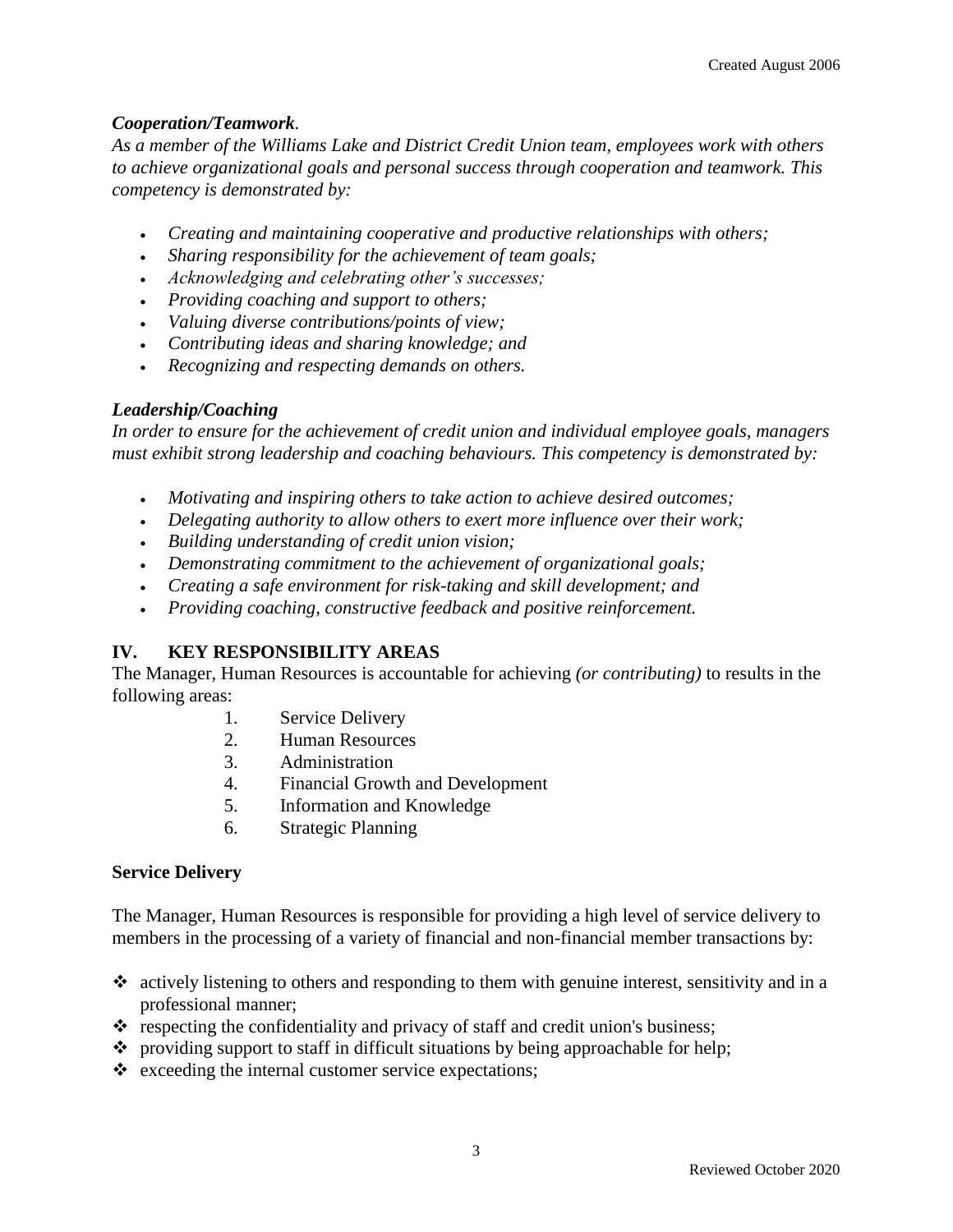- providing coaching, constructive feedback, and positive reinforcement to staff and managers on an ongoing basis;
- $\triangleleft$  identifying ways to improve service delivery;
- \* providing advice and counsel to managers on various provincial and federal regulations, corporate policies and procedures in regard to employee relations issues including compensation, benefits, training and development, and employment;
- counseling and advising the Chief Executive Officer on routine human resource issues, concerns or problems; and
- maintaining a neutral position within the organization when dealing with staff and management on various issues.

## **Human Resources**

The Manager, Human Resources is responsible for the efficient and effective delivery of human resource programs to managers and staff by:

- designing, delivering, enhancing and implementing a strategically aligned total human resource program including recruitment, performance management, coaching, employee development, succession planning, staff recognition and involvement, learning and development, career planning and compensation systems that supports the organization's strategic direction;
- \* ensuring all human resources related activities and guidelines reduce risk to the organization and all staff; and
- $\cdot$  identifying risk issues to the organization and dealing with them in an urgent and professional manner.

# **Administration**

The Manager, Human Resources is responsible for the administration of the credit union's human resource programs by:

- $\triangleleft$  developing and administering human resource policies and procedures;
- establishing and implementing an effective recruitment process at the branch/department level and providing technical support in the pre-screening, short listing and reference checking of potential candidates;
- overseeing the ongoing application of the performance management program, including job descriptions, performance standards, performance appraisals and succession planning;
- $\triangleleft$  developing, implementing and administering the organization's overall training and development plan to ensure consistency with corporate objectives and resource allocation;
- administering the credit union job evaluation and compensation systems;
- monitoring and researching industry trends relating to human resource practices and procedures;
- $\cdot \cdot$  preparing management reports and recommendations related to areas of responsibility;
- \* preparing and revising the human resources department budget and monitoring revenues and expenses;
- $\triangle$  ensuring adherence to all policies and procedures related to the work performed;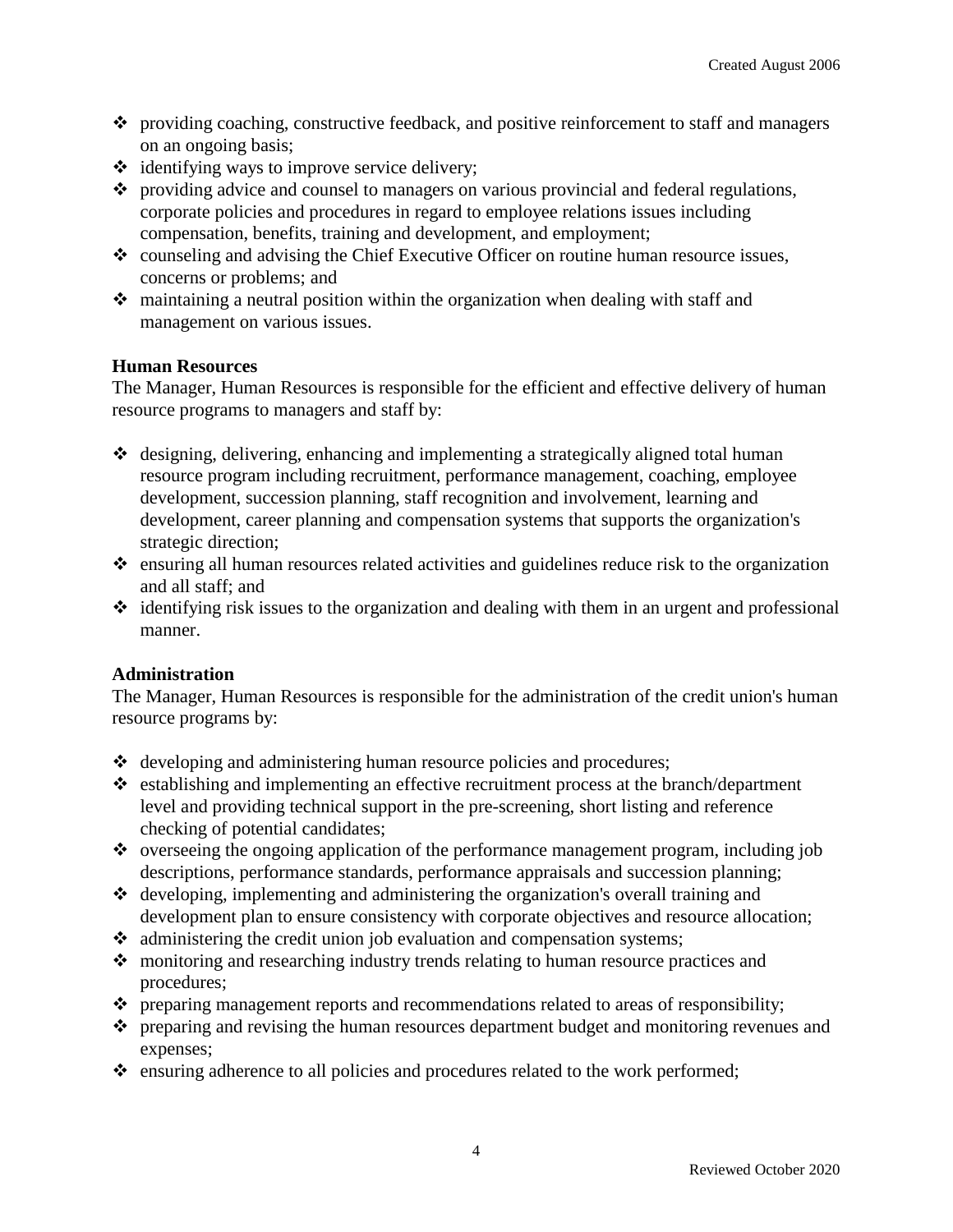- $\bullet$  administering the credit union benefits plans and dealing with external suppliers as required; and
- $\bullet$  overseeing and directing the administration of payroll for the credit union; and

The Manager, Human Resources may be appointed as the credit union's Privacy Officer upon recommendation of the CEO to the Board of Directors. If appointed, the Manager, Human Resources will report directly to the CEO on matters relating to privacy and will be responsible for the administration of privacy within the credit union by:

- ensuring credit union compliance with the BC Personal Information Protection Act (PIPA) and other applicable confidentiality and privacy laws;
- addressing any complaints received regarding privacy;
- providing guidance to managers and staff on the subject of privacy; and
- $\cdot$  monitoring and updating the credit union privacy program described in the Williams Lake and District Credit Union Privacy Code, and the Williams Lake and District Credit Union Privacy Officer Terms of Reference and Management/Employee Guidelines.

### **Financial Growth and Development**

The Manager, Human Resources is responsible for contributing to the financial growth and development of the credit union and its members indirectly through the other Key Responsibility Areas, but also by:

- $\div$  capitalizing on opportunities to minimize losses through developing and adhering to capital and departmental budgets;
- $\triangle$  monitoring departmental expenditures and ensuring effective cost control measures;
- $\cdot \cdot$  recommending improvements or changes to processes to meet the needs of the membership; and
- $\triangleleft$  developing and monitoring the human resources annual business plan budget, and ensuring all departmental initiatives and activities fall within budget.

### **Information and Knowledge**

The Manager, Human Resources is responsible for keeping up to date on all information relevant to the performance of his/her duties; for ensuring that staff are also kept up to date on job relevant information; and for sharing information with and listening to others by:

- advising staff on policies, procedures, products, and promotions and changes to same;
- $\cdot$  reading all memos and manuals related to the work being performed and seeking clarification when necessary;
- $\div$  communicating professionalism with both appearance and verbal expression;
- $\triangleleft$  listening and responding to other staff with respect, sensitivity and professionalism;
- attending conferences, seminars and workshops;
- $\triangleleft$  developing and maintaining contacts with a variety of technical specialists to ensure continuing access to information relevant to Williams Lake and District Credit Union's human resource objectives;